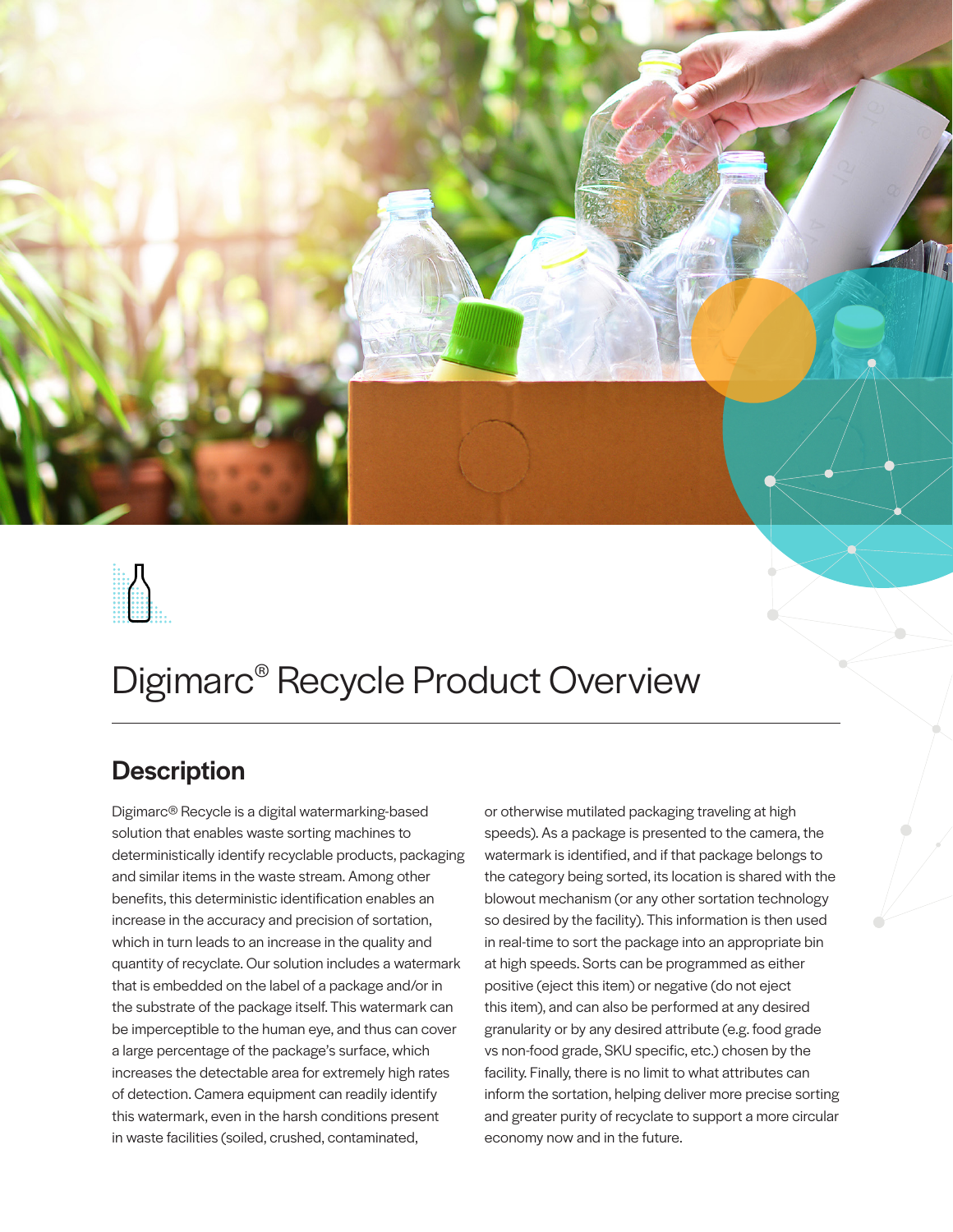# System Components

#### Identifier

Each package is associated with an identifier. Digimarc Recycle is agnostic to the type of identifier used. Examples of identifiers include the Global Trade Item Number (GTIN) from GS1 or a company specific Stock Keeping Unit (SKU). This identifier is what is used to communicate information into and out of Digimarc Recycle, leading to seamless integration with all existing data management systems.

#### Recycling Attributes

Our system is extremely flexible and can support any set of specified attributes. We support a variety of required attributes as determined by the industry and sortation partners, and the attributes can be unlimited to ensure fulfillment of future needs. Beyond attributes required for sortation, other supported attributes include (but are not limited to) product images, product description and product specifications.

#### Secure Digital Watermark

The digital watermark is a code embedded either in the substrate itself (e.g. plastic bottle), or in the labelling on the package (e.g. shrinkwrap sleeve). Each product can have a watermark that is unique to the product, to a batch of products, or to each physical instance of the product via serialization for item-level precision. See the "Other Uses" section for the benefits of more granular watermarks. Due to the imperceptible nature of the digital watermark, numerous copies of the watermark can be present on the package, improving survivability due to damage and increasing detectability in recycling centers.

#### Detection Software

Digimarc detection software runs on the sortation machines. It rapidly analyses the images of products captured as they travel down the conveyor belt of the machine. The analysis locates the watermark and indicates a "yes" if the package includes the category of attributes/SKUs chosen by the sorting operator. The software shares the location of the product on the belt with the machine's blowout mechanism (or other ejection technology) for proper sortation. The software also records the detection of the package, along with relevant information such as date and geography.

## Data Flow

Digimarc respects the privacy of data that is entered into our system and created through the use of our system. We use modern software techniques to encrypt all data in our system, and as a result data is only viewable and controllable by the owner of that data. The flow of data into our system is simple, and described in the following steps:

#### Product Setup

A product and its associated product attributes are entered into our system using the identifier entered by the product owner (see above for descriptions of the identifier and the attributes). This data can be entered into the Digimarc system through web-based data entry, file upload, or machine-to-machine transfer (including but not limited to ERP systems, PIMs, or any other recycling databases). Digimarc encrypts data as it is entered into our systems. Once entered into the Digimarc system, the data is encrypted again and stored for use by the Digimarc platform for the purpose of detecting the package on the sortation equipment.

Digimarc expects to support any data attributes, machine-to-machine protocols, and data sources that are agreed upon by our industry partners.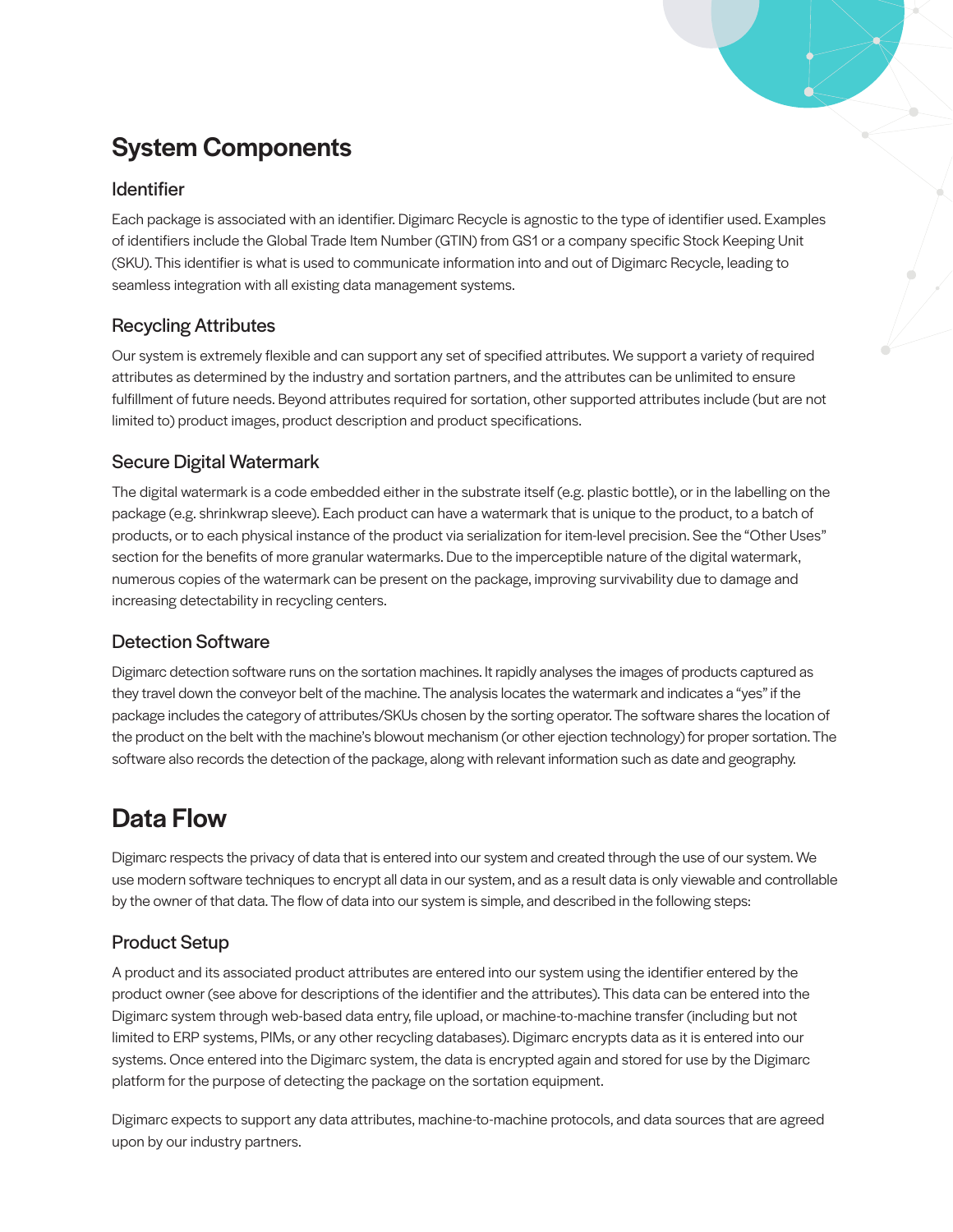#### Watermark Creation

Once product setup is complete, a digital watermark is created and associated to the product and its packaging. In the case of watermarks embedded in the substrate itself, the watermark information may be part of the product setup step above.

#### Data Replication

Once a digital watermark is associated with a product, appropriate information about the watermark and the product are replicated to local copies of the Digimarc detection software on the sortation machines, at an appropriate cadence. This data is encrypted at all times in transit and at rest. The replication to the local machine is required in order to support the real-time detection and sortation of the plastic packaging. This data can also be replicated to other recycling, industry, or partner databases permissioned by the product owner.

#### Product Detection and Data Distribution

As a product travels down the conveyor of a sortation system, images are captured and shared with the Digimarc detection software. The watermark identifies the product, and the pertinent information needed to sort the product is shared with the sortation equipment. The detection event is recorded and associated with the product's identifier, along with other relevant metadata such as time and geography. This information is replicated back to the Digimarc platform in the cloud. At all times during data replication and exchange, the data is encrypted for security purposes. This data can also be replicated to any recycling database or any recipients so permissioned to receive by the owner of that data. It can be shared using the same identifier used during data set up or that identifier can be hidden/the data can be aggregated. Digimarc Recycle is designed to share this data with any recipient so permissioned by the data owner. This data can be shared via machine to machine, file download, or web-based viewing.

# Technical FAQ

#### How does the detection software associate a watermark with a product?

Digital watermarking is a technology that uses a unique signal that must be read by software that understands that signal. The detection software identifies the signal, and then interprets it. It first reads a secure "payload," or the content of the watermark. The encryption ensures that the digital watermark is secure and can only be unencrypted by authorized actors. This information is then decrypted and associated with the unique identifier used to enter the product into the system (see Product Setup above).

#### How well does this technology work?

We have tested this technology alongside industry partners for the last few years as part of the HolyGrail initiative. As a result, we have seen extremely good results. Our system will accurately identify products for proper sortation 99% of the time. For more details, please see all of our published results here.

## Other Uses

Digimarc Recycle is one product in a larger product portfolio. As our products solve various problems for multiple industries and customers, compatibility of our solutions is key. Therefore, all products are built on the same system of identifiers, watermarks and detection software, which allows a single secure digital watermark instance to enable multiple use cases. Below are some examples of the many solutions powered by our secure digital watermark today, and the number of use cases are expected to increase in the future.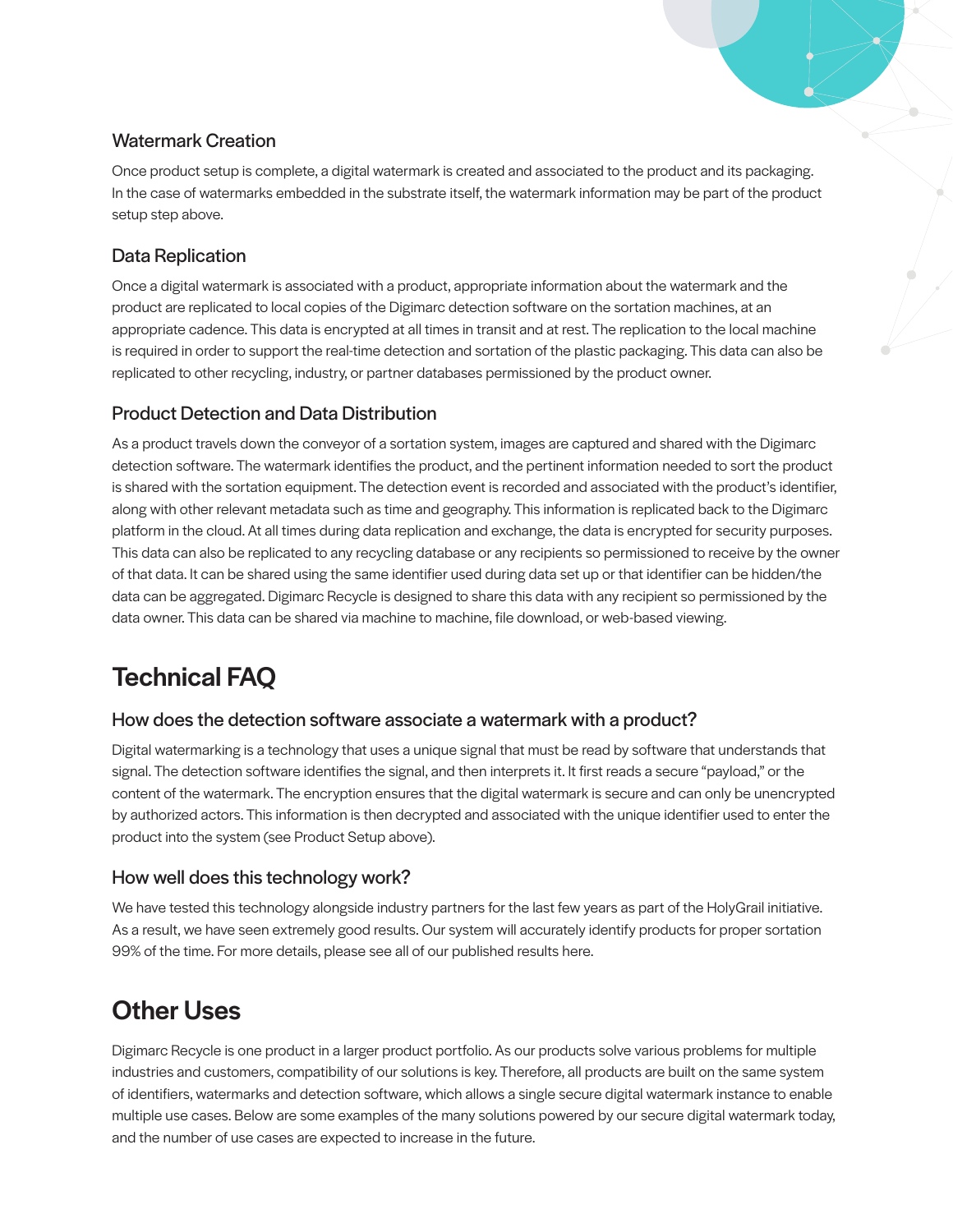#### Brand Integrity

Since the watermark is covert, it can be used for the purpose of product authentication to deter counterfeiting. The secure watermark can be read by mobile web pages or native applications and provide functionality for brand owners or consumers to ensure the product is authentic and authorized.

#### Consumer Engagement

The Secure Digital Watermark can be associated with any type of product description, imagery, media files, or attributes. The secure watermark can be read by mobile web pages or native applications and provide functionality for many purposes. Examples include recycling instructions, provenance information, product authentication, and marketing. Additionally, the Digimarc platform enables sophisticated engagements that can be built based on a number of factors including location, time of day, number of times scanned, season, and many other conditions.

#### Quality Control

Since Secure Digital Watermarks can be read at high speeds with great accuracy, they can be used as part of manufacturing quality control. For example, to ensure the right type of food product is being placed into the current packaging flowing down a factory line. Also, ensuring that the tops and bottoms of containers are appropriately matched. One last example would be ensuring that as products are packaged, they are being appropriately sorted and grouped into cases and pallets.

#### Inventory Management

Since Secure Digital Watermarks can be read simultaneously in real-time, inventory management applications can quickly identify and count packages on a store shelf, or in a warehouse location.

#### Retail Checkout

The covert nature of watermarks allows for a great deal of coverage over product packaging. This makes our Secure Digital Watermarks an ideal candidate for modern front of store systems to reduce the amount of time it takes to identify packages as they encounter checkout systems located at the front of store, mobile, or cart based.

#### Intelligent Package Routing

The Secure Digital Watermark can be read accurately at high speeds, which is perfect for automated warehouse environments where package routing occurs.

#### Digital Use Cases

Our Secure Digital Watermark is not just useful in the physical world. Secure Digital Watermarks can be associated to digital media which enables a myriad of use cases from digital media tracking to product authentication in e-commerce and social commerce applications.

# Secure Digital Watermark Granularity

As previously mentioned, the watermark can be associated with a product, a batch of products, or serialized to the individual physical item. More granularity provides multiple benefits:

• Richer product intelligence. By capturing interactions with batches or serialized units, the data captured as a product encounters machines, devices, and applications becomes much richer. This richer intelligence can